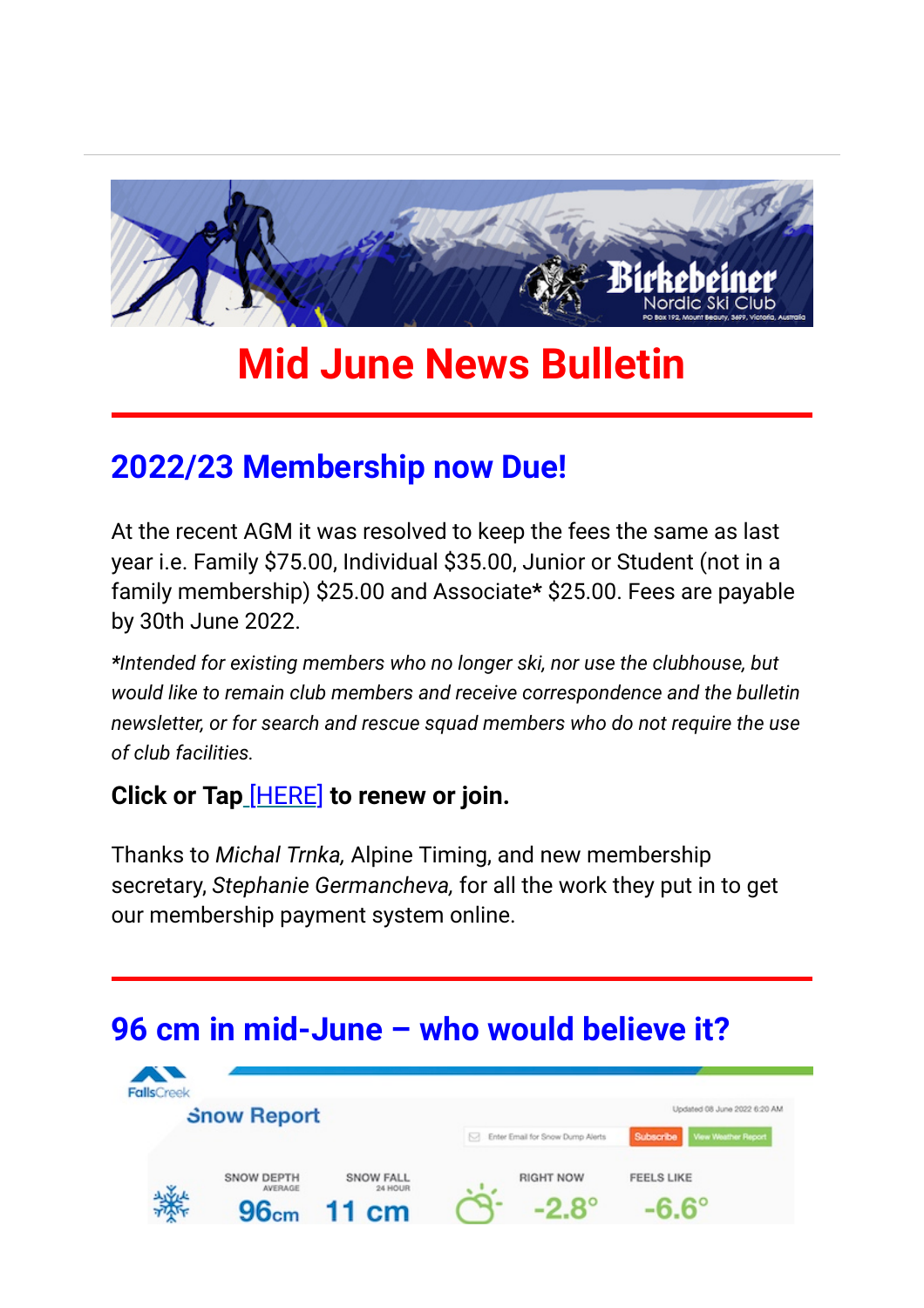

**Ski Patrol Snow Report** 

Good morning there has been 11cm of fresh snow overnight which brings our average depth to 96cm. Our snow stake has got 102cm. It is super chill today with a temperature of -4.6. Ride in open areas, dress for ris and have a great day while you can se

Falls Creek snow depth at 6:20 am Wednesday 2022 Click <[https://www.fallscreek.com.au/snowreport/>](https://birkebeiner.us19.list-manage.com/track/click?u=8bbdf679e31473895abe8516f&id=488f6bdf03&e=5b0b819745) to get the daily snow report update and trail grooming status *(scroll down and look at the bottom right of the page)*.

#### **Skiing the length of the Australian Alps, skiing every snow resort, raising funds for Our Yarning**

#### **Huw Kingston (59 years) — an epic journey**

In a journey expected to take some 50 days, **Huw Kingston** will ski the 600km length of the Australian Alps this winter and, along the way, ski at each of the 12 snow resorts in Victoria and NSW.

His Alpine Odyssey aims to raise \$50,000 for Save the Children's Our Yarning Project.

Starting in late July, *Huw* will traverse some of the most rugged country in Australia, diverting to ski at Lake Mountain, Mt Baw Baw, Mt Stirling, Mt Buller, Mt Hotham, Dinner Plain, Falls Creek, Mt Buffalo, Thredbo, Charlotte Pass, Perisher Valley and finally Mt Selwyn.

### **[Read more >](https://birkebeiner.us19.list-manage.com/track/click?u=8bbdf679e31473895abe8516f&id=543c09f53e&e=5b0b819745)**

## **A new dawn for biathlon**